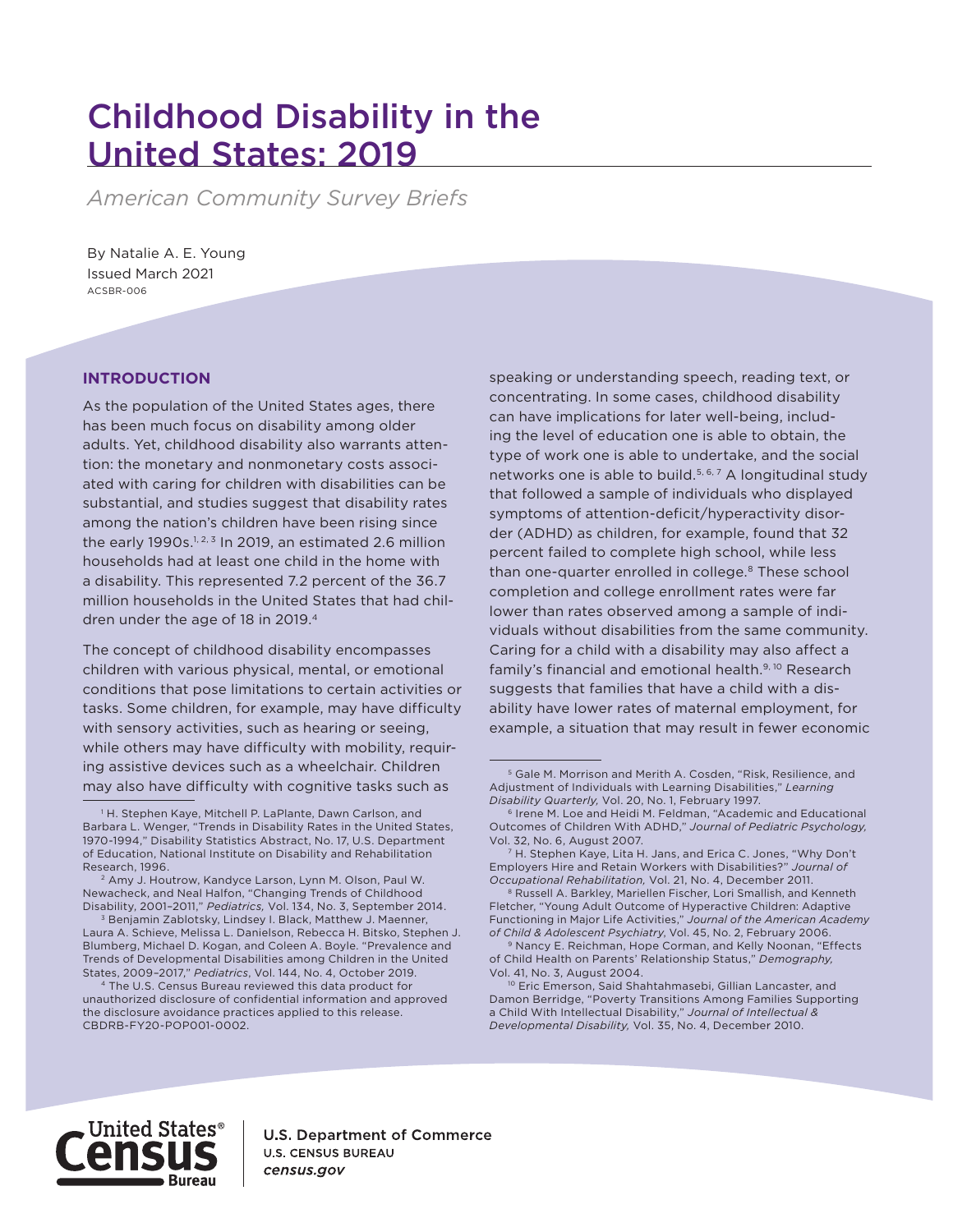### **DISABILITY IN THE AMERICAN COMMUNITY SURVEY (ACS)**

**Disability**—Disability is a complex process between individuals and their environment. Broadly speaking, individuals experience disability if they have difficulty with certain daily tasks due to a physical, mental, or emotional condition. Measures of disability in the ACS are based on self-reports (or proxy reports), as opposed to medical diagnoses. The ACS considers someone to have a disability if the individual is reported to have vision, hearing, cognitive, ambulatory, self-care, or independent living difficulty. For children under the age of 15, disability is reported by an adult in the household, such as a parent or guardian; individuals aged 15 and older may report for themselves, or their disability status may be reported by another member of the household.

**Vision difficulty**—Blindness or serious difficulty seeing, even when wearing glasses.

**Hearing difficulty**—Deafness or serious difficulty hearing.

**Cognitive difficulty** (aged 5 and older)—Serious difficulty concentrating, remembering, or making decisions because of a physical, mental, or emotional condition.

**Ambulatory difficulty** (aged 5 and older)—Serious difficulty walking or climbing stairs.

**Self-care difficulty** (aged 5 and older)—Difficulty dressing or bathing.

**Independent living difficulty** (aged 15 and older)—Difficulty doing errands alone, such as visiting a doctor's office or shopping.

resources.<sup>11</sup> Overall, given the potential implications of childhood disability for the child's family and later life outcomes, an important question to ask is whether certain children and households in the United States are more likely to experience childhood disability than others.

This brief uses 1-year estimates from the 2019 American Community Survey (ACS) to provide information about childhood disability in the United States. Estimates are presented for the civilian, noninstitutionalized population of the United States, which excludes children living in group homes for juveniles, residential schools for people with disabilities, treatment centers for juveniles, and correctional facilities. In addition to examining the prevalence of disability among children under the age of 18 in 2019, the brief assesses whether childhood

<sup>11</sup> Nancy E. Reichman, Hope Corman, and Kelly Noonan, "Impact of Child Disability on the Family," *Maternal and Child Health Journal*, Vol. 12, No. 6, November 2008.

disability differentially affected certain children and households within the United States in 2019. That is, were certain groups of children more likely to experience disability, and were the household contexts in which children with disabilities were living different from those of other children?

Finally, the brief draws on 1-year estimates from the 2008 ACS to compare childhood disability patterns in 2019 to patterns observed 11 years prior, when the current set of disability questions in the ACS was first introduced. While we would not expect disability rates to vary much on a year-to-year basis, changes over time in the socioeconomic and environmental contexts in which children live, the public's awareness and understanding of certain disabilities (e.g., autism spectrum disorder; attention-deficit/hyperactivity disorder), and rates of medical diagnosis may have had implications for rates and patterns of childhood

disability.12, 13, 14 Comparing disability data from 2019 to those from 2008 may provide insight into how the landscape has shifted over time.

### **HIGHLIGHTS**

- The percentage of children with a disability in the United States increased between 2008 and 2019, from 3.9 percent to 4.3 percent (Figure 4).
- The most common type of disability among children 5 years and older in 2019 was cognitive difficulty (Figure 3).
- In 2019, disability rates in the United States were highest among American Indian and

<sup>&</sup>lt;sup>12</sup> Lorna Wing and David Potter, "The Epidemiology of Autistic Spectrum Disorders: Is the Prevalence Rising?" *Developmental Disabilities Research Reviews*, Vol. 8, No. 3, September 2002.

<sup>13</sup> Stephen P. Hinshaw and Richard M. Scheffler, *The ADHD Explosion: Myths, Medication, Money, and Today's Push for Performance*, Oxford University Press, 2014.

<sup>&</sup>lt;sup>14</sup> Neal Halfon, Amy Houtrow, Kandyce Larson, and Paul W. Newacheck, "The Changing Landscape of Disability in Childhood," *The Future of Children*, Vol. 22, No. 1, Spring 2012.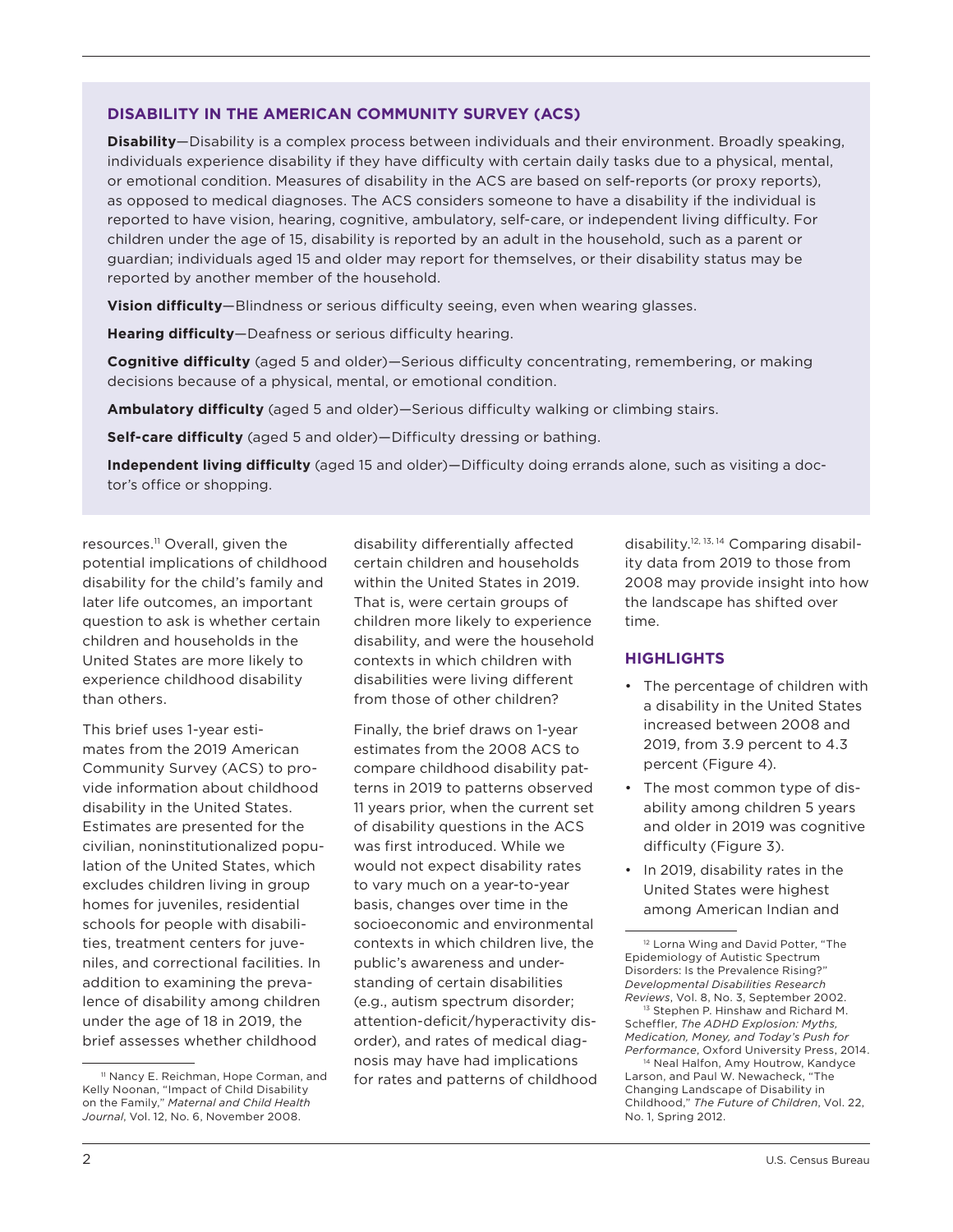Alaska Native children (5.9 percent) and lowest among Asian children (2.3 percent) (Figure 5).

- Childhood disability rates were lower among foreign-born children (3.2 percent) than among native-born children (4.2 percent) and lower among nativeborn children with one or more foreign-born parents (3.1 percent), relative to native-born children with only native-born parents (4.5 percent) (Table 2).
- While children in poverty were more likely to have a disability than children above the poverty threshold in 2008 and 2019, the prevalence of disability significantly increased for both groups over this period (Table 2).
- There were regional differences in childhood disability prevalence in 2019, with the highest rates observed in the South and the Northeast and the lowest rate observed in the West (Table 3).<sup>15</sup> These regional patterns were somewhat similar to those observed for adult disability.

### **PREVALENCE OF DISABILITY AMONG CHILDREN**

In 2019, over 3 million children had a disability, representing 4.3 percent of the population under the age of 18 in the United States (Figure 1). While fewer than 1 percent of children under the age of 5 had a disability in 2019, 5.5 percent of children aged 5 to 14 and 6.1 percent of children aged 15 to 17 had a disability (Figure 2). Research suggests that estimates of disability prevalence can increase as the types of disability included in the definition of



disability increase.16 Thus, higher rates of disability among older children may result from differences in how disability is defined within the ACS at different ages. For children under the age of 5, only reports of difficulty seeing and difficulty hearing were used to determine disability status. In comparison, when measuring disability for children aged 5 to 14, cognitive difficulty, ambulatory difficulty, and self-care difficulty were considered, in addition to vision and hearing difficulty. Finally, a sixth type of difficulty difficulty with independent living—was incorporated into the measure of disability for children aged 15 to 17.

To better assess how disability prevalence differed by age, it is worth comparing rates of sensory disabilities by age group, since questions about difficulty hearing and seeing were asked across all

age groups of children (i.e., children aged 0 to 4, 5 to 14, and 15 to 17). Compared to other groups of children, children aged 15 to 17 had the highest rate of sensory disability (Figure 2). In 2019, 1.6 percent of 15- to 17-year-olds had a sensory disability, compared to 1.2 percent of children aged 5 to 14 and 0.7 percent of children under the age of 5.

One can draw on the five disability questions that were asked across all individuals aged 5 and older to better compare disability rates among 5- to 14-year-olds and 15- to 17-year-olds (Figure 2). Using this alternative measure, disability prevalence again appeared highest among children aged 15 to 17, with 5.7 percent of children in this age group estimated to have at least one of the five disability types, compared to 5.5 percent of children aged 5 to 14. Overall, these findings provide additional evidence that disability rates were highest among the 15 to 17 age group.

<sup>&</sup>lt;sup>15</sup> Estimates of childhood disability prevalence in the South and the Northeast were not statistically different.

<sup>16</sup> Thomas Hugaas Molden and Jan Tossebro, "Measuring Disability in Survey Research: Comparing Current Measurements Within One Data Set," *Alter—European Journal of Disability Research,* Vol. 4, No. 3, July 2010.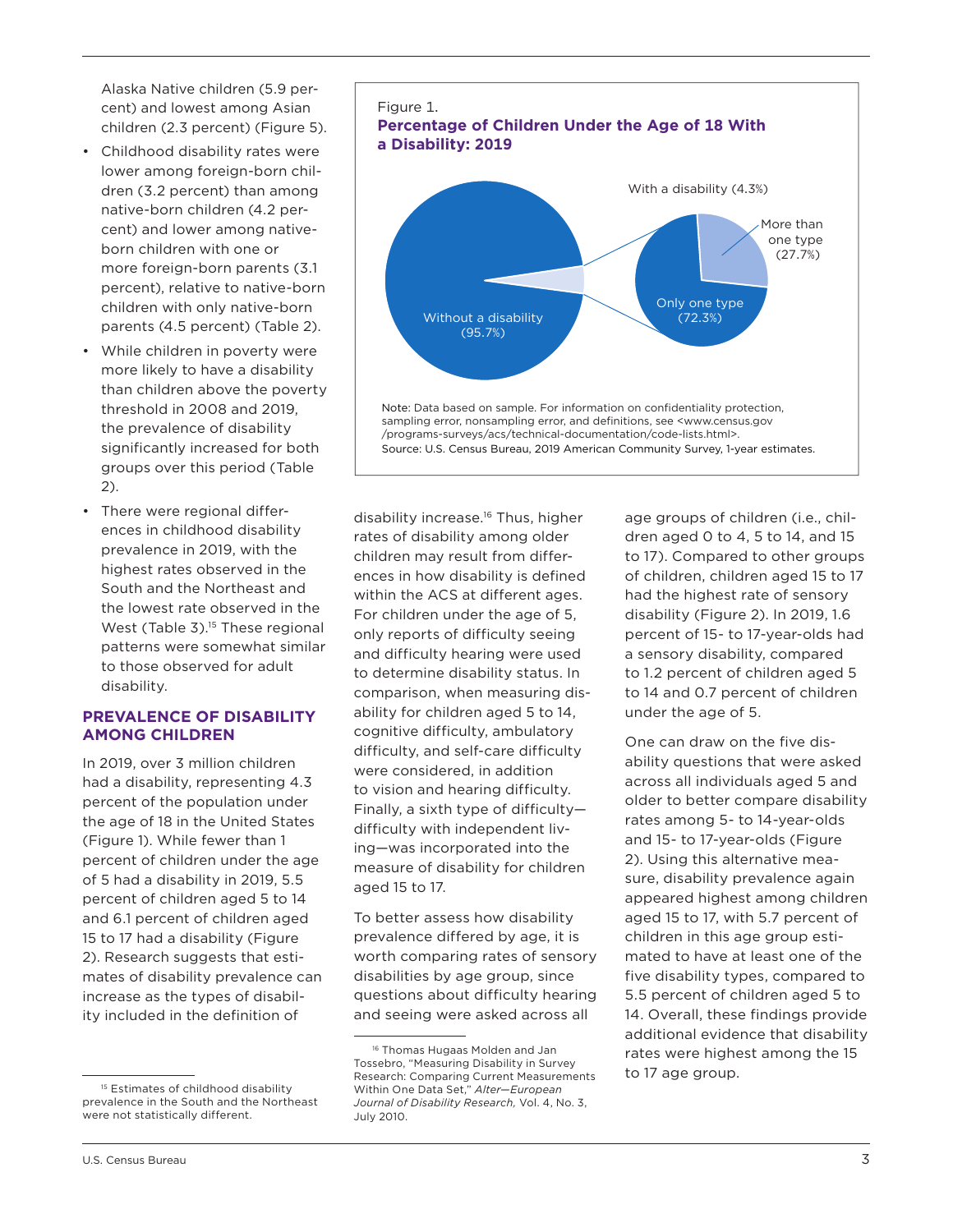

see <www.census.gov/programs-surveys/acs/technical-documentation/code-lists.html>.

Source: U.S. Census Bureau, 2019 American Community Survey, 1-year estimates.

Certain types of disability were more prevalent among children than others. The most common disability type among children aged 5 to 17 in 2019 was cognitive difficulty (Figure 3). Roughly 4.4 percent of children aged 5 to 17 had serious difficulty concentrating, remembering, or making decisions. While the ACS does not ask respondents to report the conditions that cause difficulty, cognitive difficulty can result from a number of conditions affecting children. Difficulty concentrating, for example, is a common symptom of attention-deficit/hyperactivity disorder (ADHD).17

Although only applicable to children aged 15 to 17, independent living difficulty was the second most common disability type among children in 2019 (Figure 3). Nearly 300,000 children

between the ages of 15 and 17 were estimated to have difficulty doing errands alone in 2019, or 2.4 percent of this age group (Table 1). A large number of conditions may account for difficulty with independent living, particularly conditions that affect mobility or cognition. In fact, 18.4 percent of children who had difficulty with independent living also had ambulatory difficulty, and 78.6 percent also had cognitive difficulty.

It was not uncommon for children to have multiple disability types. An estimated 1.2 percent of children aged 0 to 17 had two or more disability types (Table 1), accounting for over one-quarter of all children with a disability in 2019 (Figure 1).<sup>18</sup> Certain combinations of disability types were

particularly common. Among children with self-care difficulty, for example, 88.0 percent also had independent living difficulty, and 82.2 percent also had cognitive difficulty. In addition, the majority of children with ambulatory difficulty also had another disability type: 68.0 percent had independent living difficulty, 67.7 percent had self-care difficulty, and 65.2 percent had cognitive difficulty.19 Given that some conditions associated with childhood disability pose limitations to multiple activities, these observed overlaps are not altogether surprising. As an example, studies find that some children with cerebral palsy experience not only ambulatory

<sup>&</sup>lt;sup>17</sup> Centers for Disease Control and Prevention, "Is it ADHD?" 2020, <www.cdc.gov/ncbddd/adhd/features /adhd.html>.

<sup>18</sup> It was even more common for adults to report multiple disability types. In 2019, an estimated 7.5 percent of individuals aged 18 and older had at least two disability types, accounting for about one-half of all adults with a disability.

<sup>&</sup>lt;sup>19</sup> The percentage of children with ambulatory difficulty who also had independent living difficulty (68.0 percent) and the percentage who also had self-care difficulty (67.7 percent) did not significantly differ from each other. In addition, the percentage of children with ambulatory difficulty who also had independent living difficulty (68.0 percent) and the percentage who also had cognitive difficulty (65.2 percent) did not significantly differ from each other.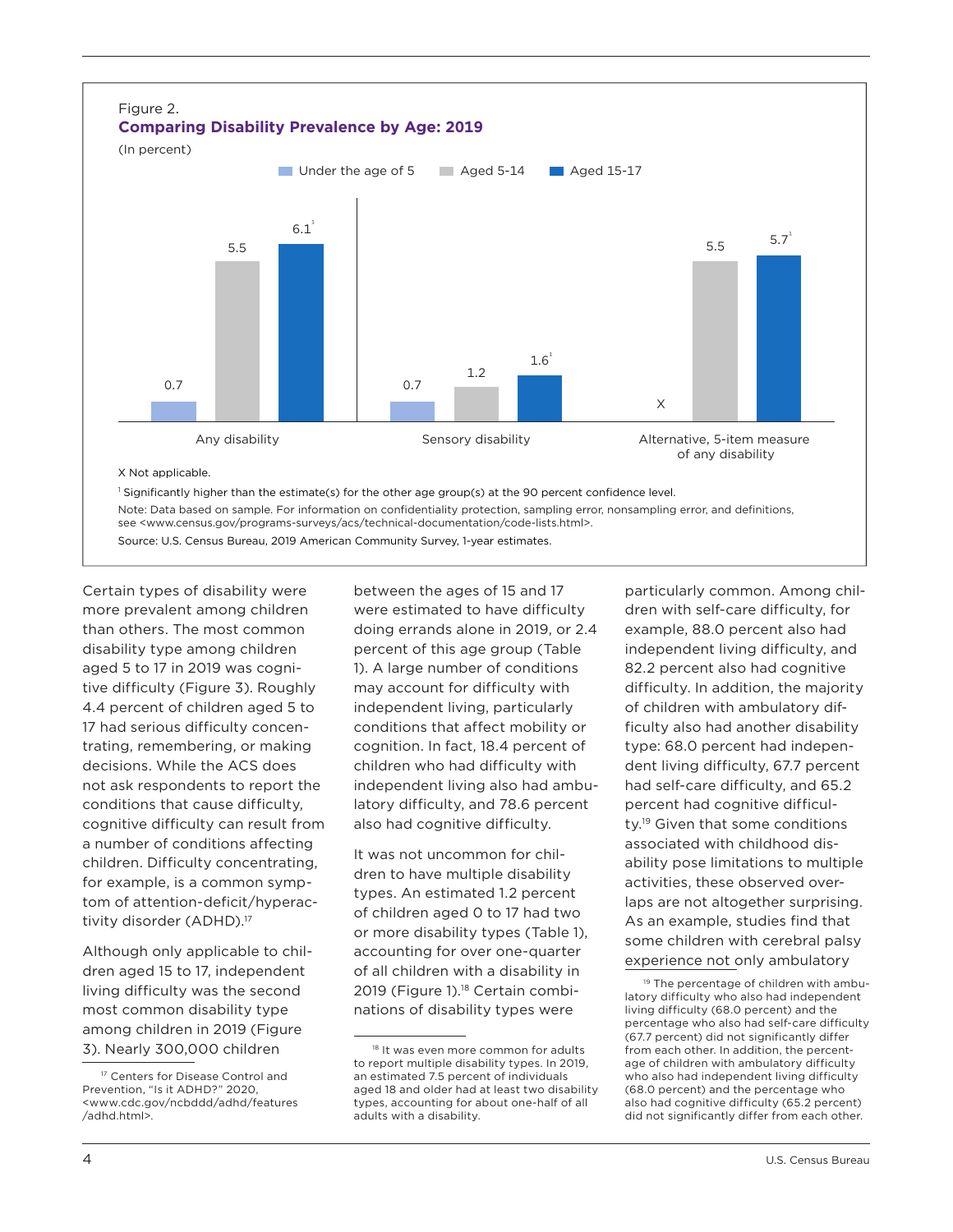

disability may not sum to the total number (or percentage) of children with "any disability." Data on certain disability types were not collected for the under-the-age-of-5 group and the aged-5-to-14 group. For these disability types, the value of the estimate is displayed in the figure as "X." Data based on sample. For information on confidentiality protection, sampling error, nonsampling error, and definitions, see <www.census.gov/programs-surveys/acs/technical-documentation/code-lists.html>. Source: U.S. Census Bureau, 2019 American Community Survey, 1-year estimates.

difficulty but also cognitive difficulty, and these limitations to mobility and cognition can make self-care and independent living difficult.20

### **CHANGE IN DISABILITY PREVALENCE AMONG CHILDREN: 2008-2019**

The ACS and other federal surveys introduced a new standard question set for measuring disability in 2008. The existence of a standard disability question set in the ACS allows for the comparison of childhood disability prevalence in 2008 and 2019. As shown in Figure 4, the percentage of children with any disability significantly increased between 2008 and 2019. In 2008, 2.9 million children were estimated to have a

20 Francesco Craig, Rosa Savino, and Antonio Trabacca, "A Systematic Review of Comorbidity Between Cerebral Palsy, Autism Spectrum Disorders and Attention Deficit Hyperactivity Disorder," *European Journal of Paediatric Neurology*, Vol. 23, No. 1, January 2019.

disability, representing 3.9 percent of the U.S. population under the age of 18 (Table 1). By 2019, the number of children with a disability had surpassed 3 million, or 4.3 percent of all children.

Change in disability prevalence between 2008 and 2019 varied by age group (Table 1). Among children aged 15 to 17, the percentage with a disability increased from 5.6 percent to 6.1 percent, or by 0.5 percentage points. For children aged 5 to 14, the percentage with a disability increased by 0.4 percentage points during the same period, from 5.1 percent to 5.5 percent.<sup>21</sup> There was no statistically significant change in disability prevalence for children under the age of 5.

Disability types that saw an increase in prevalence among children aged 5 to 17 include cognitive difficulty (from 3.9 percent to 4.4 percent for the 5 to 14 age group and from 4.0 percent to 4.4 percent for the 15 to 17 age group) and self-care difficulty (from 0.9 percent to 1.1 percent for the 5 to 14 age group and from 0.7 percent to 0.8 percent for the 15 to 17 age group) (Table 1).<sup>22</sup> Independent living difficulty also increased for 15 to 17-year-olds. In fact, compared to other disability types, independent living difficulty saw one of the largest percentage-point increases in prevalence, with the percentage of children aged 15 to 17 who had this type of difficulty increasing by about one-half of a percentage point between 2008

<sup>&</sup>lt;sup>21</sup> Although the percentage-point increase in disability between 2008 and 2019 appears larger for the 15 to 17 age group, it does not significantly differ from the percentage-point increase for the 5 to 14 age group.

<sup>&</sup>lt;sup>22</sup> The prevalence of seeing difficulty also significantly increased between 2008 and 2019 for the 5 to 14 and 15 to 17 age groups, although the percentage of children aged 5 to 14 with a seeing difficulty rounded to 0.8 percent in both years.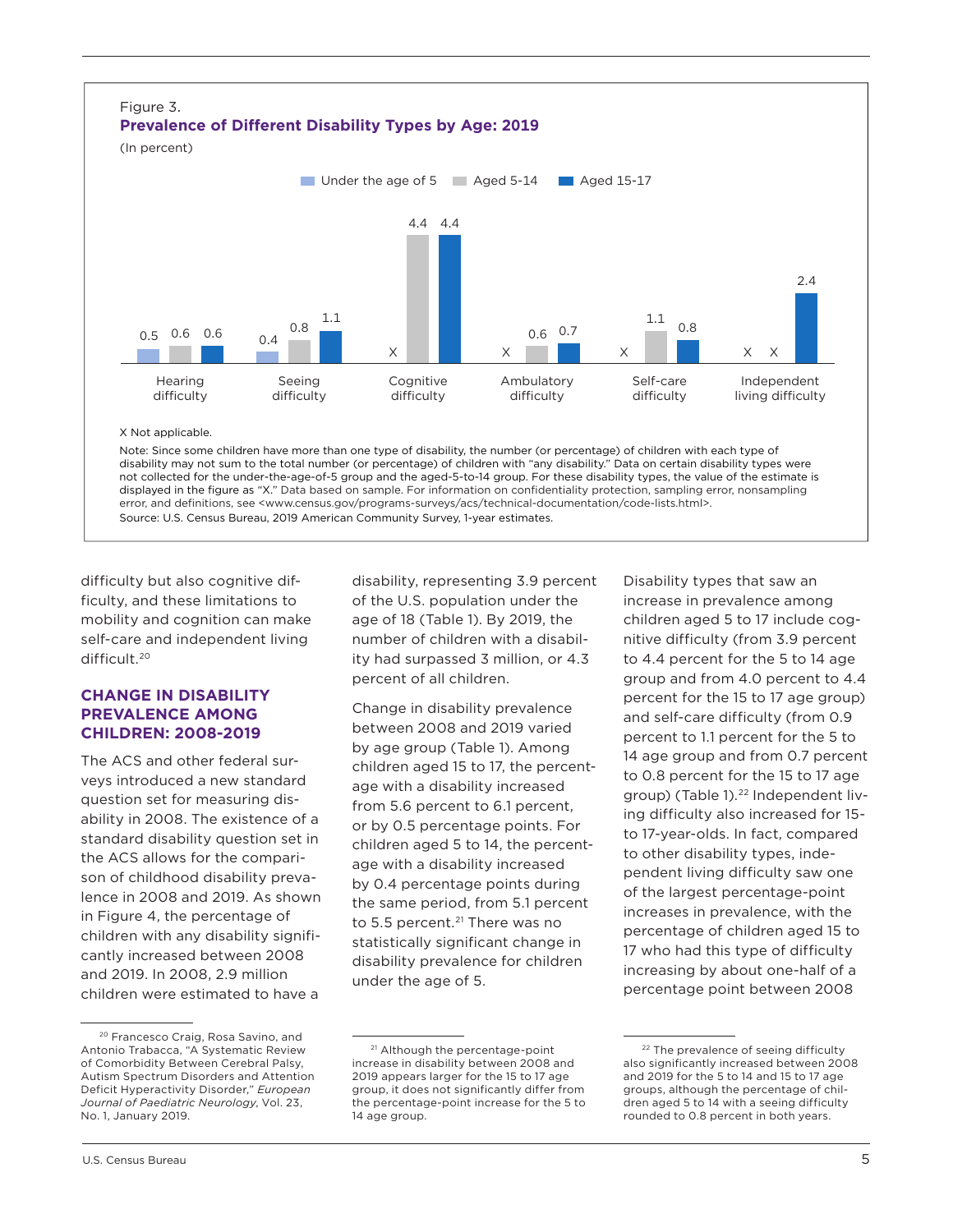| ö<br>ö<br>Percent<br>with<br>0<br>disability<br>Q<br>$\frac{3}{4}$ .0<br>0.7<br>$\frac{0}{10}$<br>1.2<br>5<br>0<br>0<br>0<br>0<br>0<br>000<br>000<br>$0.7$<br>$0.8$<br>H<br>$\sim$<br>đ<br>error<br>$(\pm)$<br>Margin<br><b>com</b><br>$\infty$<br>2842<br>2842<br>2<br>2<br>2<br>2<br>2<br>$\infty$<br>n H o<br>710<br>$\frac{10}{5}$<br>$\frac{11}{4}$ | in age<br>dronb<br>number<br>41,080<br>12,360<br>19,400<br>41,080<br>41,080<br>12,360<br>41,080<br>12,360<br>41,080<br>12,360<br>Total<br>72,840<br>19,400<br>72,840<br>12,360<br>19,400<br>19,400<br>41,080<br>12,360<br>41,080<br>12,360<br>error<br>$\overline{\sigma}$<br>Margin<br>NNN<br>NNN<br>$\frac{1}{0.1}$<br>NN<br>NN<br>Đ<br>NN <sub>TH</sub><br>NNN<br>$\overline{\phantom{0}}$<br>$\overline{ }$ | ð<br>$\widehat{f}$<br>Margin<br>error<br>33<br>37<br>$\frac{8}{10}$<br>278<br>278<br>57<br>18<br>$57$<br>$18$<br>$57$<br>$18$ | $\widehat{f}$<br>ð<br>error<br>Margin<br>696<br>30<br>16<br>$\frac{1}{2}$<br>$\circ$ $\frac{1}{2}$ $\sim$<br>867<br>4<br>$\Omega$<br>26<br>13<br>$\frac{10}{5}$<br>$\frac{1}{4}$<br>22<br>2019<br>with<br>disability<br>95<br>229<br>28<br>76<br>337<br>135<br>3,145<br>139<br>2,253<br>753<br>871<br>33<br>548<br>1,815<br>539<br>461<br>96<br>Number<br>290<br>249<br>81 | Percent<br>with<br>disability<br>5<br>0<br>0<br>0<br>0<br>0.7<br>40 n 0<br>40 n 0<br>$2027$<br>$-1027$<br>4<br>001<br>001<br>यं यं<br>यं यं<br>$\frac{1}{0}$ .8<br>$\overline{\sim}$ | đ<br>error<br>Margin<br>$(\pm)$<br>NN<br>NNN<br>NN-<br>NN<br>NN <sub>TI</sub><br>NN <sub>TI</sub><br>NNN નં<br>$\frac{1}{0}$ .1<br>Ö<br>$\circ$ | (2019 less 2008)<br>Difference<br>point<br>difference<br>$*0.5$<br>$-0.4$<br>$\frac{4}{9}$ Z<br>$^{*0.5}_{0.5}$<br>$*0.2$<br>$*0.4$<br>$\begin{array}{c}\nN & \rightarrow \\ N & \rightarrow \\ N & \rightarrow \\ N & \rightarrow \\ N & \rightarrow\n\end{array}$<br>$*0.2$<br>$*0.1$<br>$\frac{2}{9}$ N<br>N<br>$-0.1$<br>$-0.1$<br>$*$ -0.1<br>$* -0.1$<br>Percentage |
|----------------------------------------------------------------------------------------------------------------------------------------------------------------------------------------------------------------------------------------------------------------------------------------------------------------------------------------------------------|-----------------------------------------------------------------------------------------------------------------------------------------------------------------------------------------------------------------------------------------------------------------------------------------------------------------------------------------------------------------------------------------------------------------|-------------------------------------------------------------------------------------------------------------------------------|----------------------------------------------------------------------------------------------------------------------------------------------------------------------------------------------------------------------------------------------------------------------------------------------------------------------------------------------------------------------------|--------------------------------------------------------------------------------------------------------------------------------------------------------------------------------------|-------------------------------------------------------------------------------------------------------------------------------------------------|---------------------------------------------------------------------------------------------------------------------------------------------------------------------------------------------------------------------------------------------------------------------------------------------------------------------------------------------------------------------------|
|                                                                                                                                                                                                                                                                                                                                                          |                                                                                                                                                                                                                                                                                                                                                                                                                 | $\frac{8}{10}$                                                                                                                |                                                                                                                                                                                                                                                                                                                                                                            |                                                                                                                                                                                      |                                                                                                                                                 | LN,<br><u>ٍ</u><br>ų<br>Ö<br>4<br>$\overline{\mathsf{N}}$<br>$\Omega$<br>297<br>12,360                                                                                                                                                                                                                                                                                    |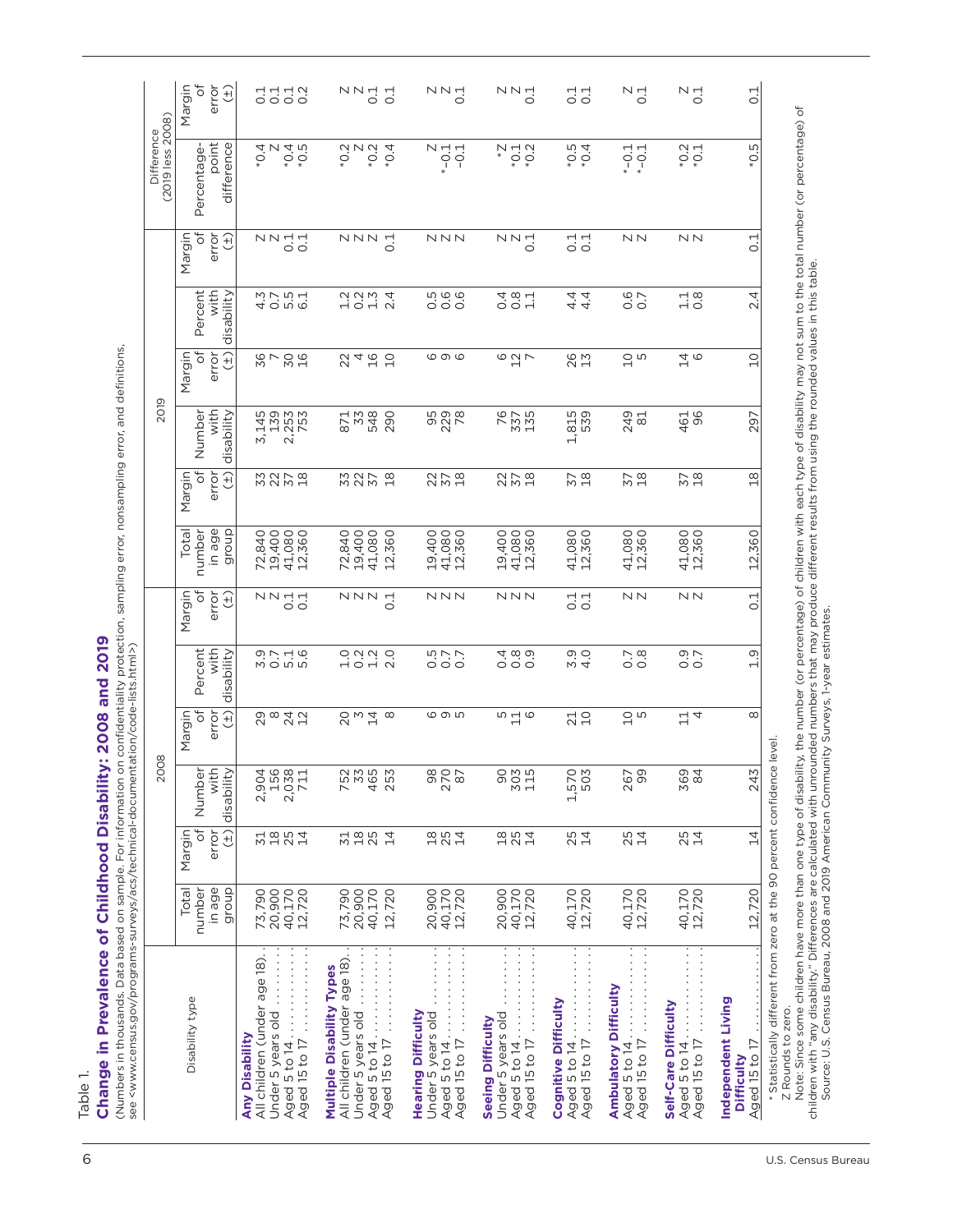

on confidentiality protection, sampling error, nonsampling error, and definitions, see <www.census.gov/programs-surveys/acs /technical-documentation/code-lists.html>.

Source: U.S. Census Bureau, 2008 and 2019 American Community Surveys, 1-year estimates.

and 2019 (from 1.9 percent to 2.4 percent).<sup>23</sup>

Not all disability types increased in prevalence among children. In particular, rates of ambulatory difficulty and hearing difficulty were no higher in 2019 than they were in 2008 (Figure 4). In fact, there was evidence of a small decrease in ambulatory difficulty for children over the age of 5 between 2008 and 2019 (from 0.7 percent to 0.6 percent) (Figure 4), as well as a slight decline in the percentage of children aged 5 to 14 with hearing difficulty in 2019 (from 0.7 percent to 0.6 percent) (Table 1). These changes, however, may not be indicative of a long-term decline

in the prevalence of these two disability types among children.

### **CHILDHOOD DISABILITY BY RACE AND HISPANIC ORIGIN**

Analysis of the ACS 1-year estimates suggests that not all racial groups were equally likely to experience childhood disability.<sup>24</sup> As shown in Figure 5, in 2019, disability prevalence was highest among American Indian and Alaska Native children (5.9 percent), followed by children of more than one race (5.2 percent), and Black children (5.1

percent).25 While non-Hispanic White children (4.3 percent) were significantly less likely to have a disability than children in these three racial groups, they were more likely to have a disability than Asian children (2.3 percent) and Native Hawaiian and Other Pacific Islander children (3.2 percent). Hispanic children (4.3 percent) and children whose race was reported as "some other race" (4.1 percent) were no more or less likely to have a disability than their non-Hispanic White counterparts  $(4.3$  percent).  $26$ 

<sup>&</sup>lt;sup>23</sup> The other disability type with a large percentage-point increase in prevalence between 2008 and 2019 was cognitive difficulty, which increased in prevalence by 0.5 percentage points among children aged 5 to 14 and 0.4 percentage points among children aged 15 to 17. There was no statistical difference between the percentage-point increase in cognitive difficulty prevalence and the increase in independent living difficulty prevalence.

<sup>24</sup> Federal surveys give respondents the option of reporting more than one race. Therefore, two basic ways of defining a race group are possible. A group, such as Asian, may be defined as those who reported Asian and no other race (the race-alone or single-race concept) or as those who reported Asian regardless of whether they also reported another race (the race-aloneor-in-combination concept). This brief shows data using the first approach (race alone). The use of the single-race population does not imply that it is the preferred method of presenting or analyzing the data. The Census Bureau uses a variety of approaches.

<sup>25</sup> Differences in disability prevalence between Black children and children of more than one race were not statistically significant.

<sup>26</sup> Because Hispanic children may be any race, data for Hispanic children overlap with data for other racial groups. While the "non-Hispanic White" group in this brief refers to people who are not Hispanic and who were reported to be White and no other race, the other racial groups in this brief include individuals of either Hispanic or non-Hispanic origin. For example, the "Asian" group includes individuals who were reported to be Asian and no other race, regardless of Hispanic origin.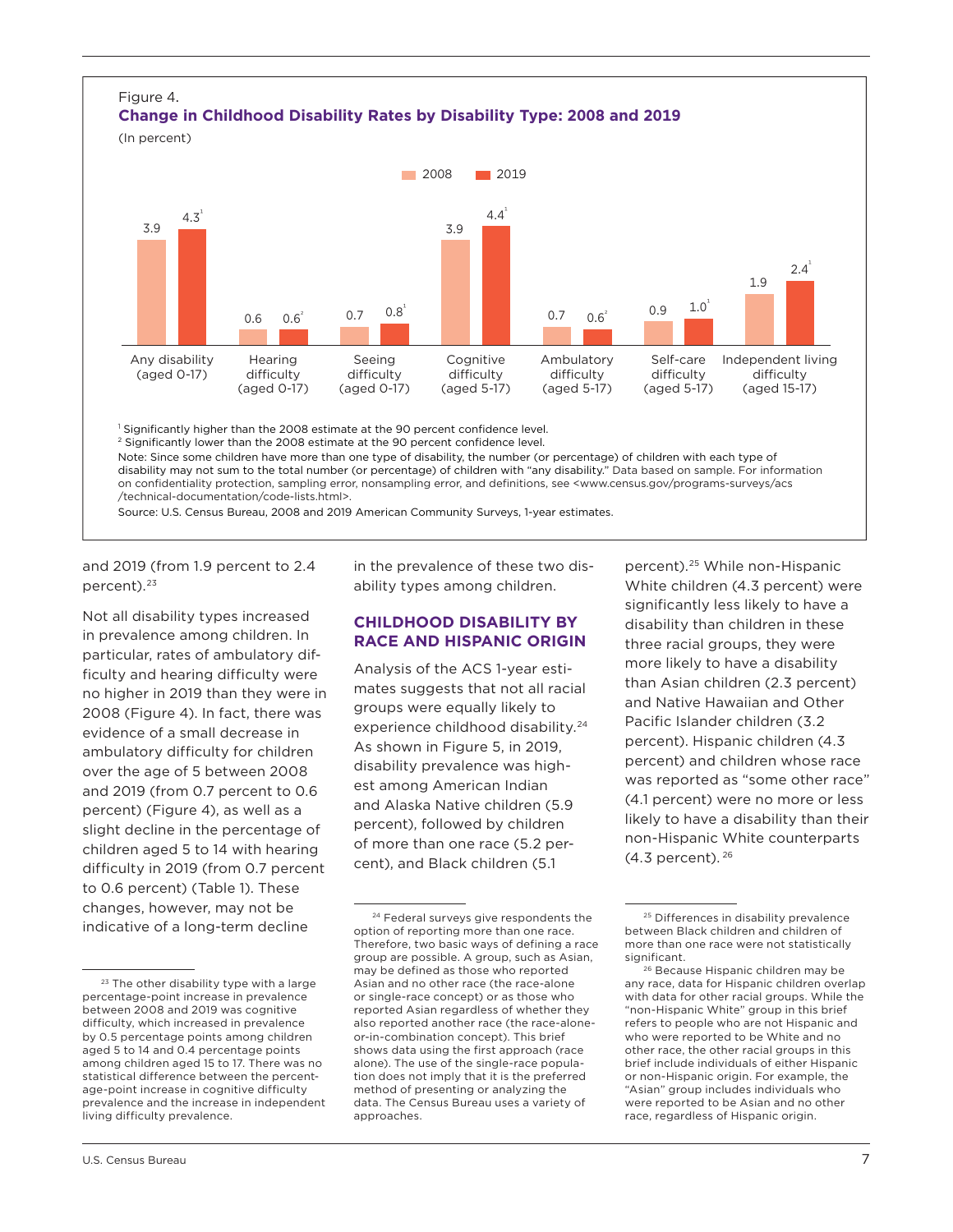

Differences between racial groups in disability prevalence in 2019 were largely consistent with differences observed in the 2008 ACS data (Table 2). There were, however, a few exceptions. While Native Hawaiian and Other Pacific Islander children were less likely than non-Hispanic White children to have a disability in 2019, there was no significant difference in childhood disability prevalence observed between these two racial groups in 2008.<sup>27</sup> In

addition, Hispanic children were less likely to have a disability than non-Hispanic White children in 2008, but there was no difference between these two groups in 2019.

Although differences in disability prevalence between children of different racial backgrounds did not appear to change much between 2008 and 2019, there were significant changes in disability prevalence *within* racial groups (Table 2). Put another way, while non-Hispanic White children were still less likely to have a disability than Black children in 2019 (as was the case in 2008), the percentage of non-Hispanic White children experiencing disability was higher in 2019 than it was in 2008. Disability prevalence also increased among Asian

children, children of more than one race, and children whose race was reported as "some other race." The percentage of children with a disability also significantly increased for those of Hispanic origin. In fact, Hispanic children saw one of the largest percentage-point changes in disability prevalence between 2008 and 2019, from 3.4 percent to 4.3 percent, a 0.9 percentagepoint increase.<sup>28</sup> In contrast, a number of racial groups experienced no change in childhood disability prevalence between 2008 and 2019, including Black children, American Indian and Alaska Native children, and

<sup>&</sup>lt;sup>27</sup> Note that the Native Hawaiian and Other Pacific Islander (NHPI) racial group is somewhat small, with an estimated 160,000 children across the entire United States falling into this racial group in 2019 (118,000 children in 2008). An even smaller number of NHPI children are estimated to have a disability. Since 1-year ACS estimates for small population subgroups may lack precision, individuals who would like additional information on disability among NHPI children should use 5-year ACS estimates instead of 1-year estimates.

<sup>28</sup> Children whose race was reported as "some other race" saw a 0.8 percentagepoint change in disability prevalence between 2008 and 2019, which did not significantly differ from the percentage-point change for Hispanic children.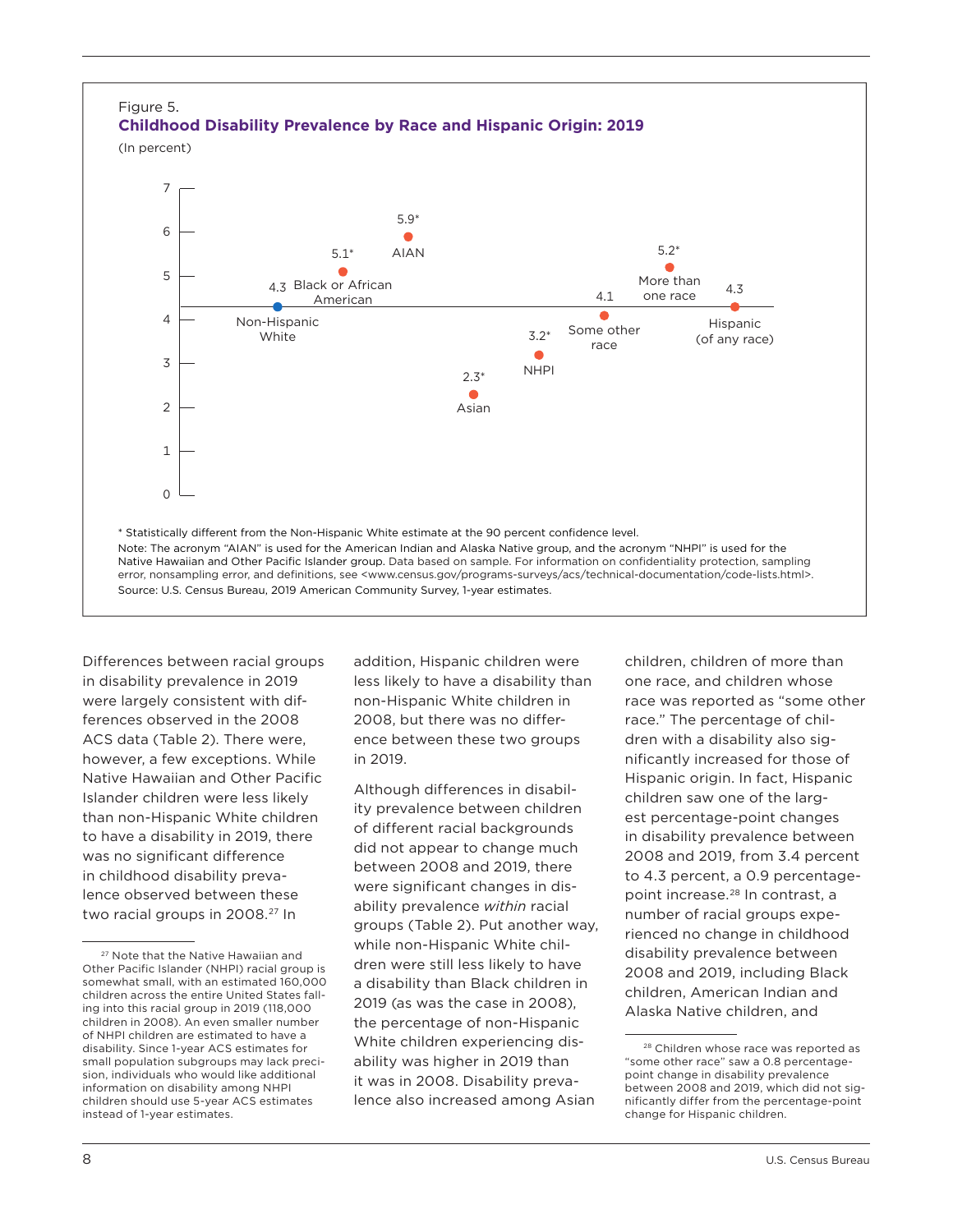Table 2.

# **Childhood Disability by Selected Characteristics: 2008 and 2019**  Childhood Disability by Selected Characteristics: 2008 and 2019

(Numbers in thousands. Data based on sample. For information on confi dentiality protection, sampling error, nonsampling error, and defi nitions, (Numbers in thousands. Data based on sample. For information on confidentiality protection, sampling error, nonsampling error, and definitions,<br>see <www.census.gov/programs-surveys/acs/technical-documentation/code-lists.ht see <www.census.gov/programs-surveys/acs/technical-documentation/code-lists.html>)

| (2019 less 2008)<br>Difference | Margin<br>ð                             | error<br>$\widehat{H}$   |                                   | $\begin{array}{c} 74 \\ 0 \\ 0 \\ 0 \\ 0 \\ \end{array}$ | 0.7                                   | 0.2              |                                               |                 | amma<br>Hooo                                  |          | $\overline{0}$ .                                    |                                                      | $\frac{1}{\circ}$                 | $\frac{1}{0.3}$                                |                              | $\frac{1}{0}$ .2                               |                           |                                           |                   |                         | dddaa<br>dddaa                  |
|--------------------------------|-----------------------------------------|--------------------------|-----------------------------------|----------------------------------------------------------|---------------------------------------|------------------|-----------------------------------------------|-----------------|-----------------------------------------------|----------|-----------------------------------------------------|------------------------------------------------------|-----------------------------------|------------------------------------------------|------------------------------|------------------------------------------------|---------------------------|-------------------------------------------|-------------------|-------------------------|---------------------------------|
|                                | Percentage-                             | point<br>difference      |                                   | * * 0<br>Ö Ö O<br>* 7                                    | 0.5                                   |                  | $-0.2$                                        | $*0.8$          | $*0.4$<br>$^{*0.9}$                           |          | $^{*}$ O <sub>:</sub> 4                             |                                                      | 50,7                              | $*0.4$<br>$^{*}0.6$                            |                              | $-5.0*$<br>$*0.2$                              |                           | 50.5<br>$*0.4$                            | $-5.0*$           |                         | $\frac{2}{5}$ . 0 $\frac{3}{5}$ |
|                                | ð<br>Margin                             | error<br>(+)             |                                   | $\frac{1}{0}$ $\frac{1}{0}$ $\frac{1}{0}$                | rù<br>Õ                               | $\overline{0}$ . | 0.7                                           |                 | 0.01                                          |          | $\overline{0}.1$                                    |                                                      | $\overline{0}$ .                  | $\begin{array}{c}\n0.7 \\ 0.7\n\end{array}$    |                              | $\begin{array}{c}\n0.7 \\ 0.7\n\end{array}$    |                           |                                           |                   |                         | 00000                           |
|                                | Percent                                 | with any<br>disability   |                                   | 445<br>445                                               | מִי מַ<br>ம் வ                        |                  |                                               |                 |                                               |          | 4.5                                                 |                                                      | $\overline{5}.1$                  | $4.2$<br>$5.2$                                 |                              | 8<br>6<br>6<br>6                               |                           |                                           |                   |                         | ow 4 m L<br>S M 4 M O           |
|                                | ð<br>Margin                             | error<br>$\widehat{H}$   |                                   | 2221                                                     | 4 ru                                  |                  |                                               |                 | ュコココ                                          |          | 32                                                  |                                                      | $\frac{1}{2}$                     | <b>SS</b><br>5                                 |                              | 280                                            |                           | はおけ                                       |                   |                         | $\frac{8}{20}$                  |
| 2019                           | Number                                  | with any<br>disability   |                                   | 2,043<br>1,550<br>516                                    | 43                                    | $\overline{8}$   | Ю                                             |                 | 193<br>264<br>793                             |          | 2,289                                               |                                                      | 485                               | 2,775                                          |                              | 2,286<br>784                                   |                           | 575<br>511                                | 620               |                         | 696<br>743                      |
|                                | $\overline{\sigma}$<br>Margin           | error<br>$\widehat{t}$   |                                   | 9<br>9 2 4<br>4 4                                        | 15<br>21                              |                  |                                               |                 | <b>2582</b>                                   |          | 95                                                  |                                                      | 57                                | 67<br>43                                       |                              | 118<br>134                                     |                           | 109<br>113                                | 120               | 60                      | 108                             |
|                                | ð<br>number<br>children<br>Total        | (under<br>age 18)        |                                   | 48,510<br>36,450<br>10,170                               | 735<br>3,533                          |                  | 160                                           | 4,703<br>5,031  | 18,600                                        |          | 50,920                                              |                                                      | 15,640                            | 66,560<br>2,328                                |                              | 59,630<br>12,000                               |                           | 16,430<br>18,470                          | 14,190            |                         | 13,180<br>10,570                |
|                                | ð<br>Margin                             | error<br>$\widetilde{f}$ |                                   | $\begin{array}{c}\nN \\ N \\ \hline\n0\n\end{array}$     | 5<br>0.1                              |                  |                                               |                 | oda<br>odoo                                   |          | N                                                   |                                                      | 0.1                               | $\begin{array}{c}\n 0.2 \\  0.2\n \end{array}$ |                              | $\begin{array}{c}\n\nabla \\ 0.1\n\end{array}$ |                           |                                           |                   |                         | 00000<br>111111                 |
|                                | Percent                                 | with any<br>disability   |                                   |                                                          | $\frac{7}{1.8}$                       |                  |                                               |                 | ww4w<br>4 w ¤ 4                               |          | $\frac{1}{4}$                                       |                                                      | 2.4                               | $3.8$<br>2.6                                   |                              | 5.3<br>6.3                                     |                           |                                           |                   |                         | S<br>Sino<br>Sino               |
|                                | ofl<br>Margin                           | error<br>$\widehat{H}$   |                                   | 71000                                                    | 44                                    |                  |                                               |                 | $\frac{1}{1}$ $\infty$ $\infty$ $\frac{1}{1}$ |          | 26                                                  |                                                      | 12                                | $\frac{1}{4}$                                  |                              | 234                                            |                           |                                           |                   |                         | ひはひひひ                           |
| 2008                           | Number                                  | with any<br>disability   |                                   | 1,638<br>1,632<br>512                                    | 52<br>52                              |                  |                                               |                 | 4 4 4 4<br>4 4 4 4<br>4 4 4 7                 |          | 2,226                                               |                                                      | $\mathsf{M}$<br>33.               | 2,559<br>68                                    |                              | 1,993<br>839                                   |                           |                                           |                   |                         | 923887<br>925887                |
|                                | ð<br>Margin                             | error<br>$\frac{1}{2}$   |                                   | 50<br>13<br>13<br>3                                      | $\frac{1}{4}$                         |                  | ഗ                                             |                 | 5<br>4<br>5<br>4<br>5<br>2<br>5<br>2          |          | 74                                                  |                                                      | 69                                | 58<br>37                                       |                              | 124<br>124                                     |                           |                                           |                   |                         | 87788<br>8888                   |
|                                | $\sigma$<br>children<br>number<br>Total | (under<br>age 18)        | 51,190                            | 41,320<br>10,510                                         | 688                                   | 2,943            | 118                                           | 4,954<br>3,385  | 16,030                                        |          | 53,690                                              |                                                      | 14,050                            | 67,740<br>2,622                                |                              | 59,490<br>13,340                               |                           | 18,050                                    | 16,680<br>14,330  |                         | 13,280<br>11,450                |
| Characteristic                 |                                         |                          | Race and Hispanic Origin<br>White | Black or African American.<br>Non-Hispanic White         | American Indian and Alaska<br>Native. | Asian            | Native Hawaiian and Other<br>Pacific Islander | Some other race | Hispanic (of any race).<br>Two or more races  | Nativity | Child native-born, with only<br>native-born parents | at least one foreign-born<br>Child native-born, with | Child native-born (any<br>parent. | Child foreign-born<br>parental nativity)       | <b>Family Poverty Status</b> | Not in poverty<br>In poverty                   | Household Income Quintile | Upper-middle 20 percent<br>Top 20 percent | Middle 20 percent | Lower-middle 20 percent | Bottom 20 percent               |

\* Statistically different from zero at the 90 percent confidence level.

Z Rounds to zero.

\* Statistically different from zero at the 90 percent confidence level.<br>Z Rounds to zero.<br>Note: Differences are calculated with unrounded numbers that may produce different results from using the rounded values in this tab Note: Differences are calculated with unrounded numbers that may produce different results from using the rounded values in this table. Source: U.S. Census Bureau, 2008 and 2019 American Community Surveys, 1-year estimates.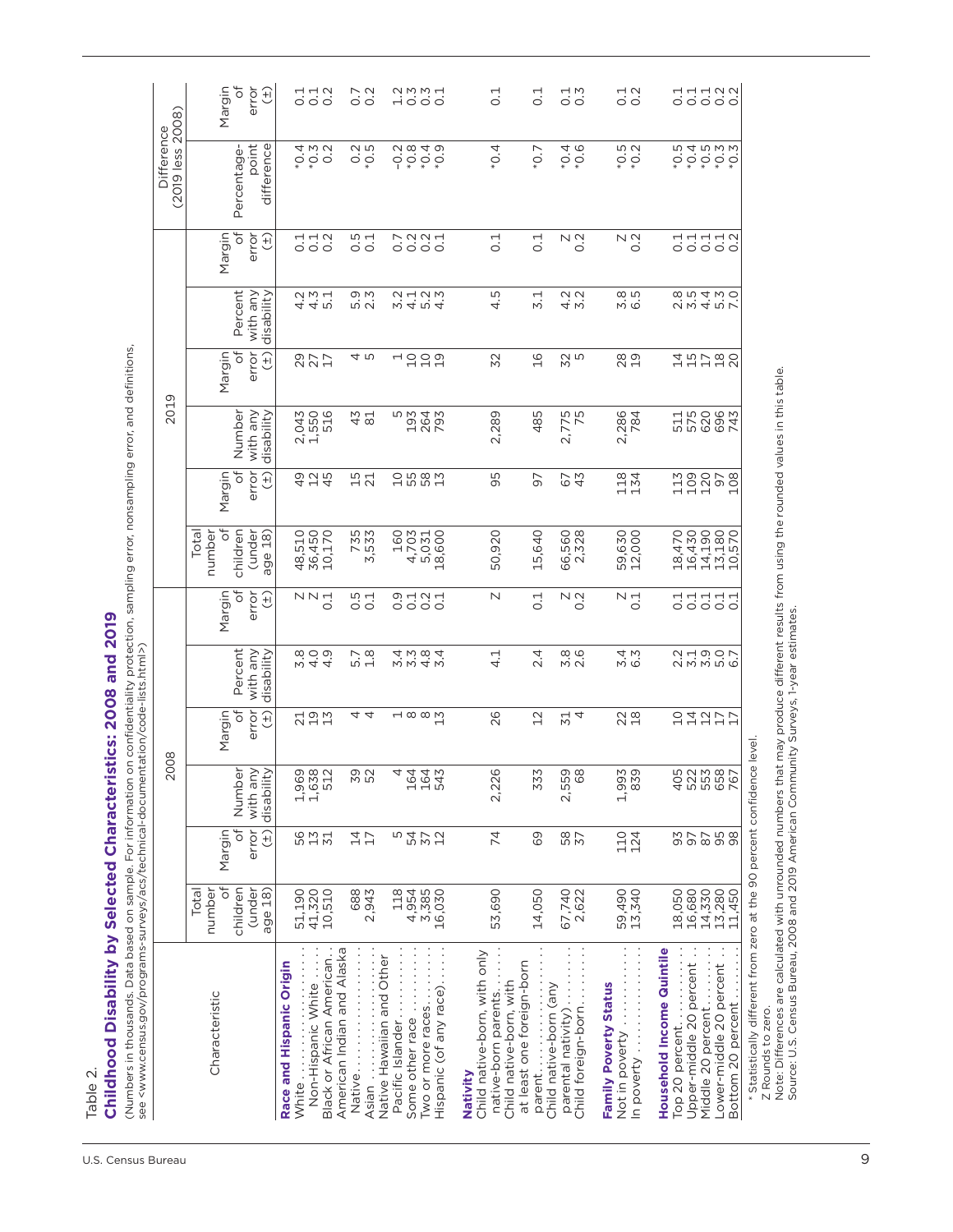Native Hawaiian and Other Pacific Islander children.

### **CHILDHOOD DISABILITY BY NATIVITY**

Childhood disability rates in the United States also varied by nativity status.<sup>29</sup> In 2019, children with at least one foreign-born parent were less likely to have a disability (3.1 percent) than children with only native-born parents (4.5 percent) (Table  $2$ ).<sup>30</sup> In addition, the childhood disability rate was lower among foreign-born children than among native-born children: 3.2 percent of foreign-born children were estimated to have a disability in 2019, compared to 4.2 percent of native-born children. The same differences in disability prevalence by nativity status were observed in 2008. That is, children with at least one foreign-born parent were less likely to have a disability than children of only native-born parents (2.4 percent compared to 4.1 percent), and the childhood disability rate was lower among foreign-born children (2.6 percent) compared to native-born children (3.8 percent).

Lower rates of disability among first- and second-generation immigrant children, relative to native-born children with nativeborn parents, may be linked to a larger phenomenon known as the "immigrant health paradox."<sup>31</sup> This

<sup>30</sup> Here, we limit analysis to native-born children. Note, however, that the overall finding does not change if we include foreign-born children in the analysis (i.e., children with at least one foreign-born parent were less likely to have a disability than children with only native-born parents).<br><sup>31</sup> The phrase "first-generation immi-

grant children" refers to children born overseas, whereas "second-generation immigrant children" refers to native-born children who have one or more foreignborn parents.

term refers to a well-established research finding that immigrants to the United States and other western countries have better health, on average, than native-born residents.32 Of course, differences across cultures in how disability is perceived and understood may lead to differences in disability reporting, which could account for lower disability rates among immigrant families.33, 34

### **CHILDHOOD DISABILITY BY POVERTY STATUS**

In 2019, 6.5 percent of children living in poverty had a disability, compared to 3.8 percent of children living in families with incomes above their poverty threshold (Table 2).<sup>35</sup> This disparity is notable, since families in poverty have even fewer financial resources at their disposal to care for a child with a disability. In some cases, a child with a disability may even contribute to a family's entry into poverty: children with disabilities may have additional caregiving needs that prevent one or more family members from seeking employment and/or remaining within the workforce, or

<sup>35</sup> This brief uses family poverty as its measure of poverty status, the same measure used for official estimates of the poverty rate in the United States. While a measure of household poverty is also available in the ACS, this measure is based on the poverty status of the householder's family. As such, it does not incorporate information on income earned by all members of the household, but only those members related to the householder.

they may require the investment of more financial resources than the family can afford. $36$ 

Compared to 2008, disability rates were significantly higher in 2019 for both children in poverty and children above the poverty threshold (Table 2). Specifically, the percentage of children with a disability increased by 0.2 percentage points (from 6.3 percent to 6.5 percent) for children in poverty. The percentage of children with a disability increased even more for children in families above the poverty threshold: from 3.4 percent to 3.8 percent, or around a 0.5 percentage-point increase.

### **CHILDHOOD DISABILITY BY HOUSEHOLD INCOME QUINTILE**

Examining childhood disability rates by household income quintiles allows us to get a more comprehensive picture of the relationship between disability and economic resources. In 2019, children in the lowest income quintile—defined here as falling within the bottom 20 percent of the household income distribution in the United States in 2019—were more likely to experience disability than children in the highest income quintile, i.e., households within the top 20 percent of the household income distribution (Table 2). Rather than simply a story of families in the lowest income quintile being disproportionately affected by childhood disability, however, there appeared to be an income gradient in childhood disability (Figure 6). Seven percent of children in the lowest income quintile had a

<sup>29</sup> In this section, we limit analysis to cases for which we have data on both the child's nativity status and parental nativity status. Around 5 percent of children are missing data on parental nativity status and, as such, are excluded from analysis.

<sup>&</sup>lt;sup>32</sup> Stacey A. Teruya and Shahrzad Bazargan-Hejazi, "The Immigrant and Hispanic Paradoxes: A Systematic Review of Their Predictions and Effects," *Hispanic Journal of Behavioral Sciences,* Vol. 35, No. 4, September 2013.

<sup>33</sup> Mary T. Westbrook, Varoe Legge, and Mark Pennay, "Attitudes Towards Disabilities in a Multicultural Society," *Social Science & Medicine,* Vol. 36, No. 5, March 1993.

<sup>34</sup> Tina Taylor Dyches, Lynn K. Wilder, Richard R. Sudweeks, Festus E. Obiakor, and Bob Algozzine, "Multicultural Issues in Autism," *Journal of Autism and Developmental Disorders,* Vol. 34, No. 2, April 2004.

<sup>36</sup> Eric Emerson, Said Shahtahmasebi, Gillian Lancaster, and Damon Berridge, "Poverty Transitions Among Families Supporting a Child With Intellectual Disability," *Journal of Intellectual & Developmental Disability*, Vol. 35, No. 4, December 2010.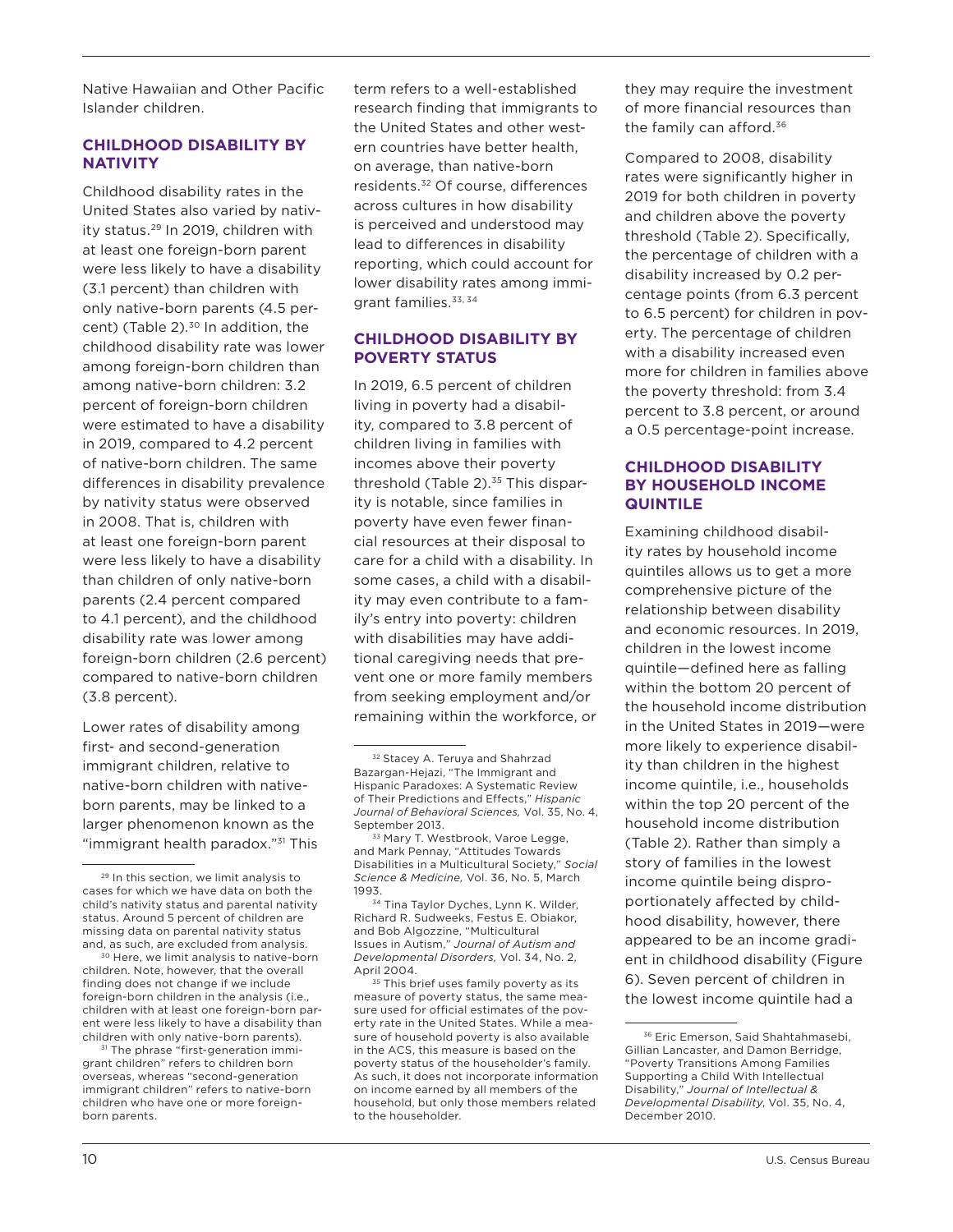disability, followed by 5.3 percent of children in the second-lowest income quintile, 4.4 percent of children in the middle income quintile, 3.5 percent of children in the second-highest income quintile, and just 2.8 percent of children in the highest income quintile. The difference between each income quintile and its adjacent income quintile was statistically significant.

An income gradient in childhood disability was also observed in 2008 (Table 2). Children in the bottom 20 percent of the household income distribution had the highest rate of disability (6.7 percent), followed by children in the second-lowest income quintile (5.0 percent) and children in the middle income quintile (3.9 percent). Children in the top 20 percent of the household income distribution had the lowest rate of disability in 2008 (2.2 percent), followed by children in the second-highest income quintile (3.1 percent). Nevertheless, it is important to note that disability prevalence increased for children in all five income quintiles between 2008 and 2019 (Table 2), including for children in the two highest income quintiles.

### **CHILDHOOD DISABILITY BY STATE**

Childhood disability was more prevalent in certain areas of the country in 2019 than in others (Figure 7). Comparing disability rates by state, Vermont had one of the highest rates of childhood disability in 2019: 7.2 percent of children were estimated to have a disability, compared to the national average of 4.3 percent (Table 3). Other states with a high prevalence of childhood disability in 2019 included Maine (6.1 percent), Louisiana (6.0 percent), Kentucky





Note: Data based on sample. For information on confidentiality protection, sampling error, nonsampling error, and definitions, see <www.census.gov/programs-surveys /acs/technical-documentation/code-lists.html>. Top 20% Upper-middle 20% Middle 20% Lower-middle 20% Bottom 20%

Source: U.S. Census Bureau, 2019 American Community Survey, 1-year estimates.

(5.9 percent), and West Virginia  $(5.9$  percent).<sup>37</sup> Compared to the national average, childhood disability rates were relatively low in South Dakota (2.9 percent), North Dakota (3.1 percent), California (3.3 percent), Utah (3.4 percent), and Hawaii (3.5 percent).<sup>38, 39</sup>

There also appeared to be regional patterns in childhood disability prevalence in the United States in 2019. Disability rates among children were highest in the South and the Northeast,

39 While patterns of childhood disability prevalence by state were similar to patterns of adult disability prevalence by state in 2019, there were also some differences. South Dakota had one of the lowest rates of disability among children, for example, yet was close to the middle of the pack in disability rates among adults. In addition, while Vermont topped the list of states with the highest disability prevalence among children in 2019, it was not among the states with the highest rates for adult disability.

while the rate was lowest in the West (Table 3). The percentage of children with a disability ranged from 4.6 percent in the South, 4.5 percent in the Northeast, 4.3 percent in the Midwest, to 3.8 percent in the West.<sup>40</sup> These regional patterns were similar to those observed for adult disability, with one notable exception. Like childhood disability, the disability rate among individuals aged 18 and older in 2019 was particularly high in the South. Yet, the adult disability rate was relatively low in the Northeast, a region that had one of the highest rates of childhood disability in 2019.

### **CONCLUSION**

According to ACS 1-year estimates, childhood disability affected a larger proportion of the U.S. population in 2019, compared to 2008. This finding is in line with recent

<sup>37</sup> Childhood disability rates in these four states did not significantly differ from Vermont's rate.

<sup>38</sup> Childhood disability rates in these states did not significantly differ from each other.

<sup>40</sup> The childhood disability rate in the Northeast did not significantly differ from the rate in the South.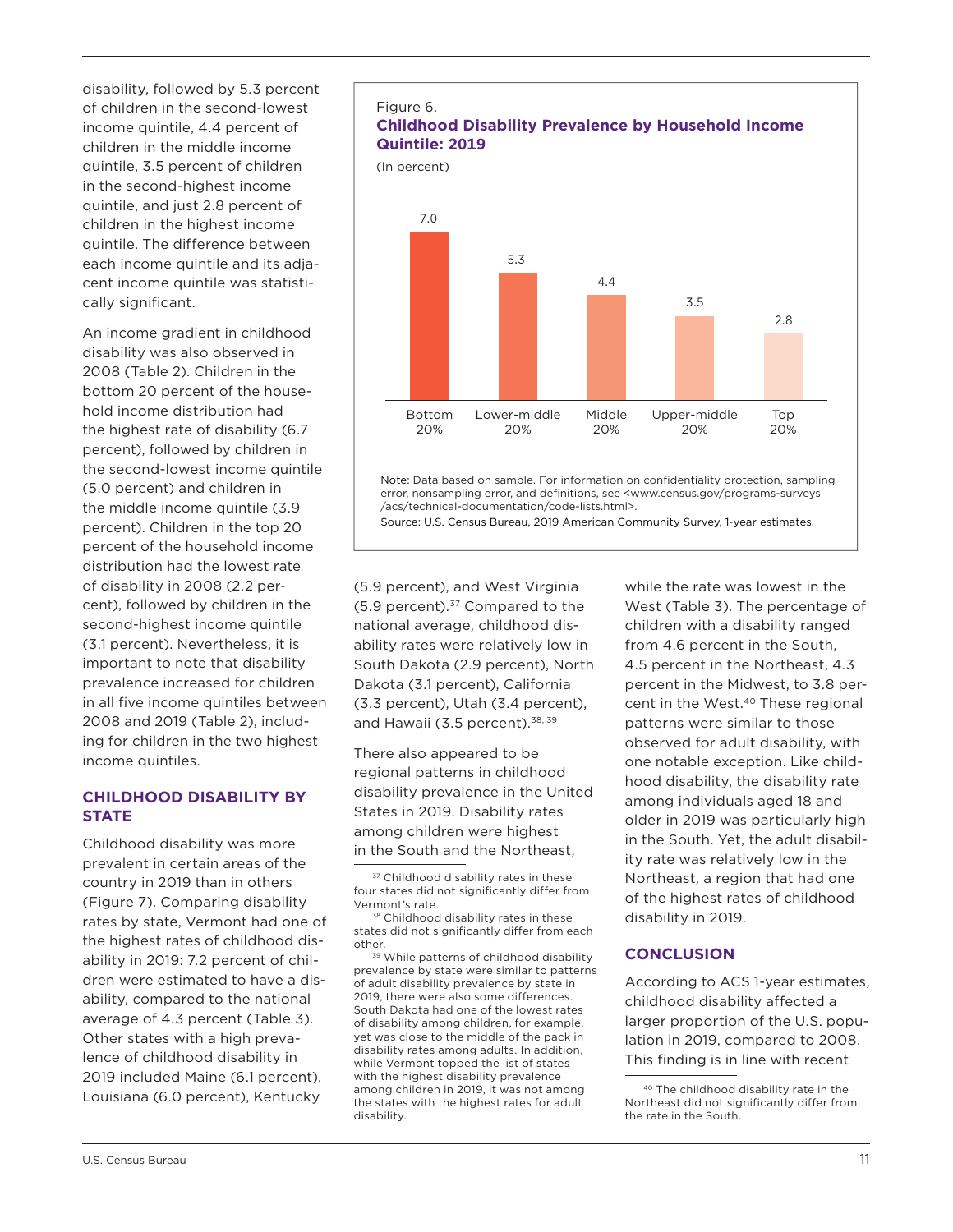

<del>Figure 3.</del><br>The second state of the second state 3.

## Figure 7. Figure 3. Figure 3. **Percentage of Children With a Disability by State: 2019 Percentage of Children with a Disability by State: 2019 Percentage of Children with a Disability by State: 2019**

**Percentage of Children with a Disability by State: 2019**

(Data based on sample. For information on confidentiality protection, sampling error, nonsampling error, and definitions, see <www.census.gov/programs-surveys/acs /technical-documentation/code-lists.html>)



research in the United States that suggests disability rates are rising among children.<sup>41, 42</sup> Yet, disability does not appear to affect all children equally. The 2008 and 2019 ACS data suggest that the likelihood of experiencing disability in childhood may differ by race and Hispanic origin, nativity status of the child and parent(s), poverty status, and household income.

A notable caveat is that ACS disability estimates are based on self- or proxy-reports of disability. As such, it is possible that some of these observed differences reflect differences in disability reporting across groups, rather than differences in the incidence of disability across groups. In addition, some research suggests that rising rates of childhood disability in the United States are more closely linked to changes in the diagnosis, as well as public awareness, of certain disabilities than to populationlevel change in the incidence of

disability in childhood.<sup>43, 44, 45</sup> The fact that diagnoses may be more readily available to or more sought out by certain groups in the United States, relative to others, makes it even more challenging to interpret differences in disability rates by demographic and household

<sup>41</sup> Benjamin Zablotsky, Lindsey I. Black, Matthew J. Maenner, Laura A. Schieve, Melissa L. Danielson, Rebecca H. Bitsko, Stephen J. Blumberg, Michael D. Kogan, and Coleen A. Boyle, "Prevalence and Trends of Developmental Disabilities among Children in the United States, 2009-2017 *Pediatrics*, Vol. 144, No. 4, October 2019.

<sup>42</sup> Amy J. Houtrow, Kandyce Larson, Lynn M. Olson, Paul W. Newacheck, and Neal Halfon, "Changing Trends of Childhood Disability, 2001–2011," *Pediatrics*, Vol. 134, No. 3, September 2014.

<sup>43</sup> Lorna Wing and David Potter, "The Epidemiology of Autistic Spectrum Disorders: Is the Prevalence Rising?," *Developmental Disabilities Research Reviews,* Vol. 8, No. 3, September 2002.

<sup>44</sup> Marissa King and Peter Bearman, "Diagnostic Change and the Increased Prevalence of Autism," *International Journal of Epidemiology*, Vol. 38, No. 5, October 2009.

<sup>45</sup> Ka-Yuet Liu, Marissa King, and Peter S. Bearman, "Social Influence and the Autism Epidemic," *American Journal of Sociology*, Vol. 115, No. 5, March 2010.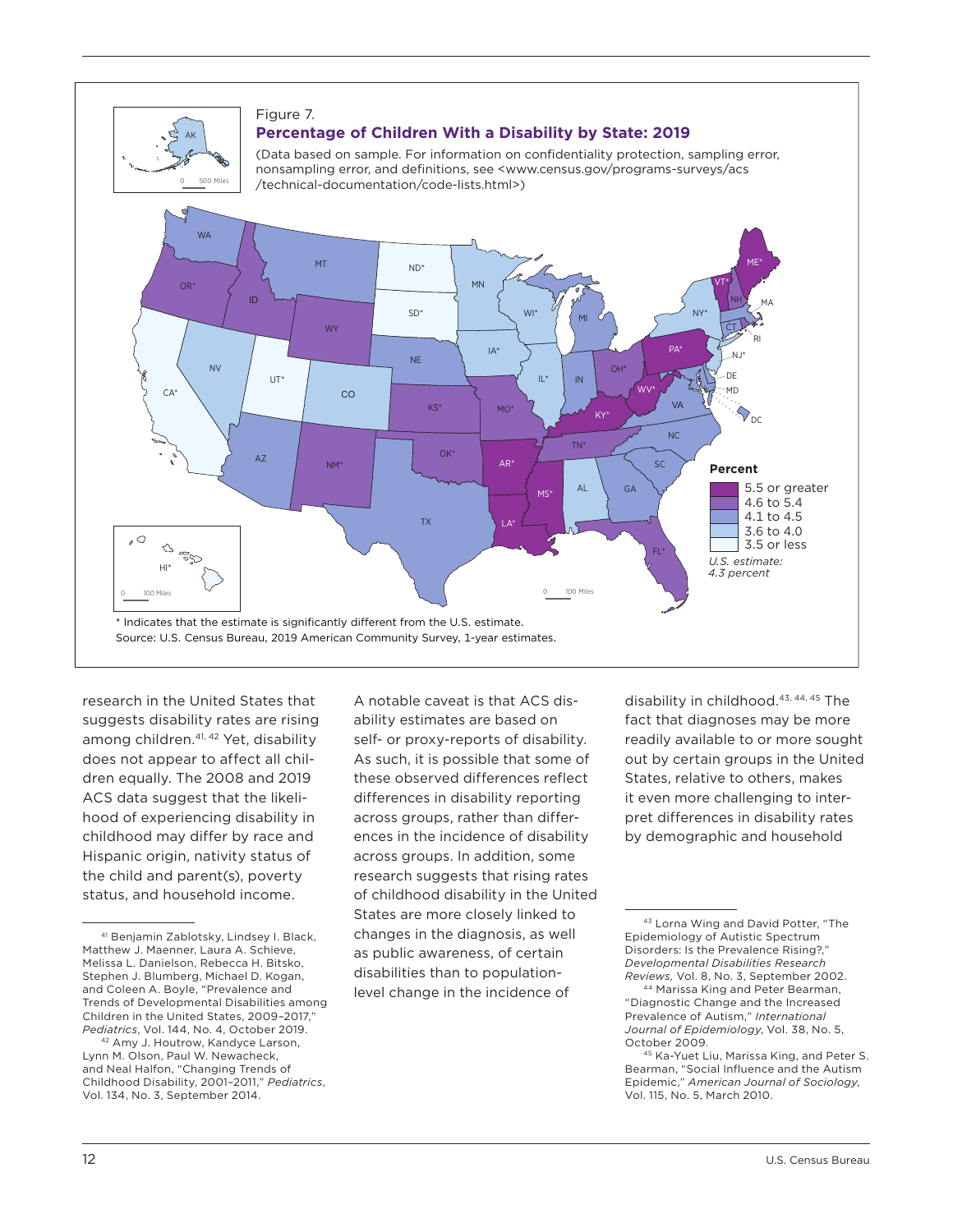### Table 3. **Childhood Disability by Region and State: 2019**

(Numbers in thousands. Data based on sample. For information on confidentiality protection, sampling error, nonsampling error, and definitions, see <www.census.gov/programs-surveys/acs/technical-documentation/code-lists.html>)

| Region or state                                                                                                                                   | Total number<br>of children<br>(under age 18)                                | Margin of<br>error $(\pm)$                                                       | Number with<br>any disability                           | Margin of<br>error $(\pm)$                                  | Percent with<br>any disability                                     | Margin of<br>error $(\pm)$                                         |
|---------------------------------------------------------------------------------------------------------------------------------------------------|------------------------------------------------------------------------------|----------------------------------------------------------------------------------|---------------------------------------------------------|-------------------------------------------------------------|--------------------------------------------------------------------|--------------------------------------------------------------------|
| United States                                                                                                                                     | 72,840                                                                       | 33                                                                               | 3,145                                                   | 36                                                          | 4.3                                                                | z                                                                  |
| <b>REGION</b><br>Northeast<br>Midwest<br>South<br>West                                                                                            | 11,460<br>15,300<br>28,400<br>17,670                                         | 5<br>14<br>15<br>7                                                               | 514<br>658<br>1,304<br>668                              | 15<br>14<br>25<br>16                                        | 4.5<br>4.3<br>4.6<br>3.8                                           | 0.1<br>0.1<br>0.1<br>0.1                                           |
| <b>STATE</b><br>Alabama<br>Alaska.<br>Arizona<br>Arkansas<br>California<br>Colorado<br>Connecticut<br>Delaware<br>District of Columbia<br>Florida | 1,084<br>180<br>1,637<br>697<br>8,878<br>1,254<br>727<br>204<br>128<br>4,222 | 3<br>$<$ 1<br>1<br>3<br>3<br>$\overline{2}$<br>$\overline{2}$<br>1<br>$<$ 1<br>3 | 44<br>7<br>69<br>39<br>297<br>50<br>32<br>9<br>5<br>195 | 4<br>1<br>6<br>3<br>10<br>4<br>4<br>2<br>$\mathbf{1}$<br>10 | 4.0<br>3.9<br>4.2<br>5.6<br>3.3<br>4.0<br>4.4<br>4.4<br>4.2<br>4.6 | 0.4<br>0.8<br>0.4<br>0.5<br>0.1<br>0.3<br>0.6<br>1.1<br>1.1<br>0.2 |
| Georgia                                                                                                                                           | 2,501                                                                        | 4                                                                                | 106                                                     | 8                                                           | 4.2                                                                | 0.3                                                                |
| Hawaii.                                                                                                                                           | 300                                                                          | <1                                                                               | 10                                                      | 2                                                           | 3.5                                                                | 0.6                                                                |
| Idaho                                                                                                                                             | 448                                                                          | 2                                                                                | 21                                                      | $\overline{2}$                                              | 4.7                                                                | 0.5                                                                |
| Illinois                                                                                                                                          | 2,811                                                                        | 2                                                                                | 101                                                     | 6                                                           | 3.6                                                                | 0.2                                                                |
| Indiana                                                                                                                                           | 1,564                                                                        | 3                                                                                | 70                                                      | 5                                                           | 4.5                                                                | 0.3                                                                |
| lowa                                                                                                                                              | 720                                                                          | 3                                                                                | 27                                                      | $\overline{2}$                                              | 3.7                                                                | 0.3                                                                |
| Kansas                                                                                                                                            | 699                                                                          | $\overline{2}$                                                                   | 34                                                      | 3                                                           | 4.9                                                                | 0.4                                                                |
| Kentucky                                                                                                                                          | 999                                                                          | 3                                                                                | 59                                                      | 5                                                           | 5.9                                                                | 0.5                                                                |
| Louisiana                                                                                                                                         | 1,084                                                                        | $\overline{2}$                                                                   | 65                                                      | 5                                                           | 6.0                                                                | 0.5                                                                |
| Maine                                                                                                                                             | 246                                                                          | 1                                                                                | 15                                                      | 2                                                           | 6.1                                                                | 0.8                                                                |
| Maryland                                                                                                                                          | 1,330                                                                        | 2                                                                                | 55                                                      | 5                                                           | 4.2                                                                | 0.4                                                                |
| Massachusetts                                                                                                                                     | 1,349                                                                        | $\overline{2}$                                                                   | 61                                                      | 5                                                           | 4.5                                                                | 0.4                                                                |
| Michigan                                                                                                                                          | 2,139                                                                        | $\overline{c}$                                                                   | 97                                                      | 5                                                           | 4.5                                                                | 0.2                                                                |
| Minnesota                                                                                                                                         | 1,300                                                                        | $\overline{2}$                                                                   | 52                                                      | 4                                                           | 4.0                                                                | 0.3                                                                |
| Mississippi                                                                                                                                       | 697                                                                          | $\overline{2}$                                                                   | 38                                                      | 4                                                           | 5.5                                                                | 0.6                                                                |
| Missouri                                                                                                                                          | 1,368                                                                        | 4                                                                                | 66                                                      | 4                                                           | 4.8                                                                | 0.3                                                                |
| Montana                                                                                                                                           | 226                                                                          | 2                                                                                | 9                                                       | 2                                                           | 4.2                                                                | 0.7                                                                |
| Nebraska                                                                                                                                          | 474                                                                          | 1                                                                                | 19                                                      | $\overline{2}$                                              | 4.1                                                                | 0.5                                                                |
| Nevada                                                                                                                                            | 690                                                                          | 1                                                                                | 27                                                      | 3                                                           | 3.9                                                                | 0.5                                                                |
| New Hampshire                                                                                                                                     | 256                                                                          | 1                                                                                | 12                                                      | $\overline{2}$                                              | 4.7                                                                | 0.7                                                                |
| New Jersey                                                                                                                                        | 1,932                                                                        | 1                                                                                | 76                                                      | 5                                                           | 3.9                                                                | 0.3                                                                |
| New Mexico.                                                                                                                                       | 473                                                                          | 1                                                                                | 24                                                      | 3                                                           | 5.1                                                                | 0.7                                                                |
| New York                                                                                                                                          | 4,013                                                                        | 3                                                                                | 153                                                     | 8                                                           | 3.8                                                                | 0.2                                                                |
| North Carolina                                                                                                                                    | 2,290                                                                        | 3                                                                                | 102                                                     | 7                                                           | 4.4                                                                | 0.3                                                                |
| North Dakota                                                                                                                                      | 176                                                                          | $\overline{c}$                                                                   | 5                                                       | 1                                                           | 3.1                                                                | 0.6                                                                |
| Ohio                                                                                                                                              | 2,571                                                                        | 3                                                                                | 130                                                     | 6                                                           | 5.0                                                                | 0.2                                                                |
| Oklahoma                                                                                                                                          | 950                                                                          | 2                                                                                | 46                                                      | 3                                                           | 4.8                                                                | 0.3                                                                |
| Oregon.                                                                                                                                           | 862                                                                          | $\overline{c}$                                                                   | 43                                                      | 4                                                           | 5.0                                                                | 0.5                                                                |
| Pennsylvania                                                                                                                                      | 2,625                                                                        | $\overline{2}$                                                                   | 146                                                     | 7                                                           | 5.6                                                                | 0.3                                                                |
| Rhode Island                                                                                                                                      | 204                                                                          | 1                                                                                | 10                                                      | 2                                                           | 5.1                                                                | 1.1                                                                |
| South Carolina                                                                                                                                    | 1,109                                                                        | 2                                                                                | 48                                                      | 5                                                           | 4.3                                                                | 0.4                                                                |
| South Dakota                                                                                                                                      | 214                                                                          | 2                                                                                | 6                                                       | 1                                                           | 2.9                                                                | 0.6                                                                |
| Tennessee                                                                                                                                         | 1,508                                                                        | 4                                                                                | 76                                                      | 6                                                           | 5.1                                                                | 0.4                                                                |
| Texas.                                                                                                                                            | 7,386                                                                        | 4                                                                                | 317                                                     | 13                                                          | 4.3                                                                | 0.2                                                                |
| Utah                                                                                                                                              | 928                                                                          | 1                                                                                | 31                                                      | 4                                                           | 3.4                                                                | 0.4                                                                |
| Vermont                                                                                                                                           | 113                                                                          | 1                                                                                | 8                                                       | 1                                                           | 7.2                                                                | 1.2                                                                |
| Virginia.                                                                                                                                         | 1,854                                                                        | 3                                                                                | 80                                                      | 4                                                           | 4.3                                                                | 0.2                                                                |
| Washington.                                                                                                                                       | 1,662                                                                        | 3                                                                                | 72                                                      | 5                                                           | 4.3                                                                | 0.3                                                                |
| West Virginia                                                                                                                                     | 358                                                                          | $\mathbf 1$                                                                      | 21                                                      | 3                                                           | 5.9                                                                | 0.7                                                                |
| Wisconsin                                                                                                                                         | 1,263                                                                        | $\mathbf{2}$                                                                     | 50                                                      | 3                                                           | 4.0                                                                | 0.3                                                                |
| Wyoming                                                                                                                                           | 134                                                                          | $\overline{2}$                                                                   | 6                                                       | $\overline{2}$                                              | 4.6                                                                | 1.2                                                                |

< Less than.

Source: U.S. Census Bureau, 2019 American Community Survey, 1-year estimates.